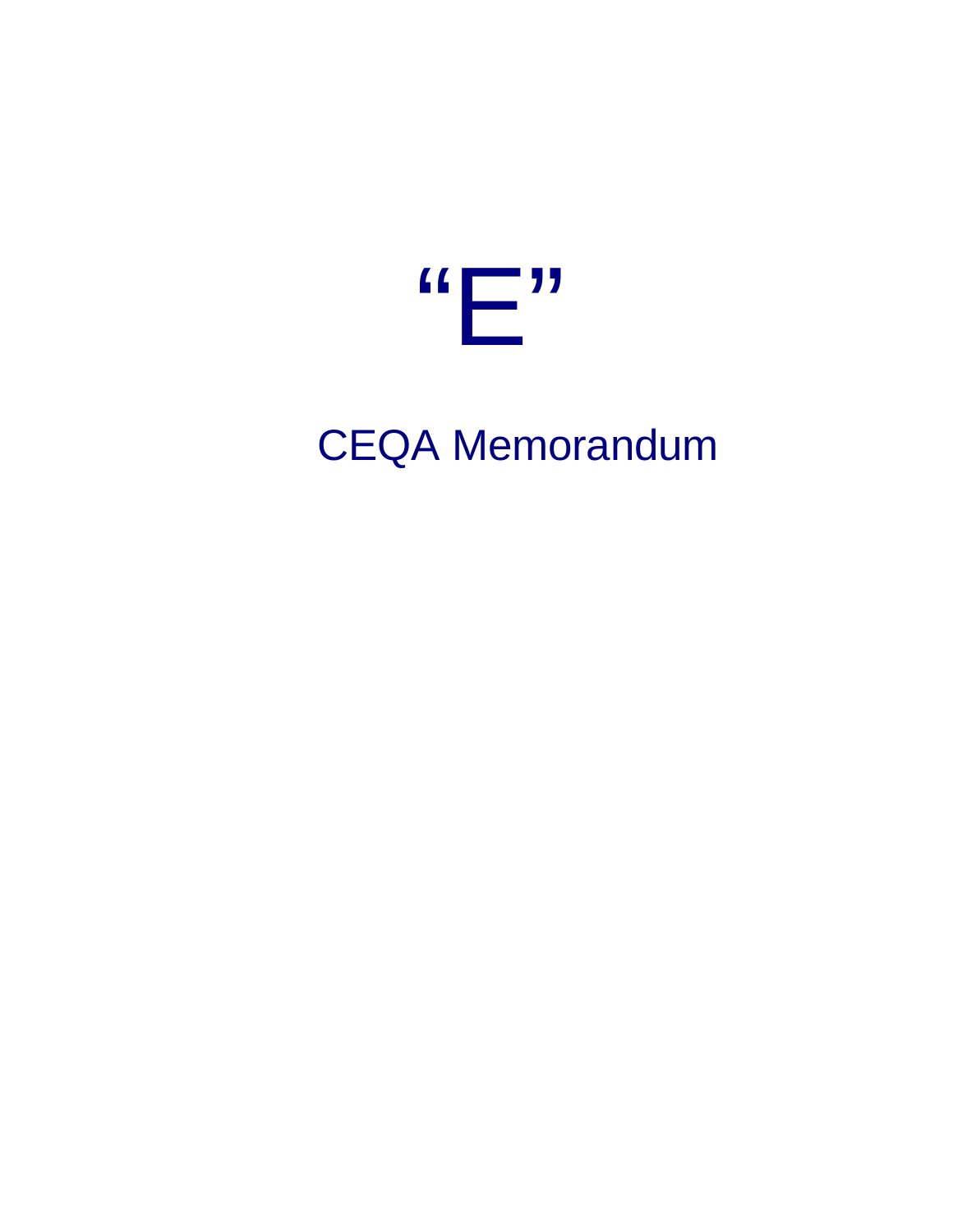**Planning, Building & Environmental Services**

1195 Third Street, Suite 210 Napa, CA 94559 www.countyofnapa.org

> **David Morrison** Director



A Tradition of Stewardship A Commitment to Service

## **MEMORANDUM**

| To:   | <b>Planning Commission</b> | From: | Jason R. Hade, AICP, Planner III                                                                          |
|-------|----------------------------|-------|-----------------------------------------------------------------------------------------------------------|
| Date: | August 3, 2016             | Re:   | Taylor Family Vineyards #P15-00291<br>Categorical Exemption Determination<br>Assessor Parcel #039-040-016 |

**Background** 

Pursuant to Section 303 of Napa County's Local Procedures for Implementing the California Quality Act (CEQA), the Planning Division has prepared this environmental evaluation for the proposed Taylor Family Vineyards Winery Use Permit Application (File No. P15-00291).

The project proposes:

Approval of a use permit (#P15-00291) to establish a 15,000 gallon per year winery with the following components:

- (a) The conversion of an existing 1,600 square foot barn for winery production to include a 400 square foot barrel storage area, 80 square foot restroom, 400 square foot tasting room, 120 square foot laboratory, and 600 square foot production area;
- (b) The construction of a 400 square foot covered crush pad;
- (c) Installation of two 10,000 gallon water tanks;
- (d) The improvement of the existing access driveway to Silverado Trail to a width of 20-feet;
- (e) The installation of a left-turn from Silverado Trail to the site's driveway;
- (f) The expansion of the existing in-ground sanitary septic system;
- (g) One (1) full time employee and one (1) part-time employee;
- (h) Hours of operation:

Production, 7:30 am to 6:00 pm;

Hospitality, 10:00 am to 6:00 pm;

- (i) Visitation would be a maximum of 17 visitors per day; maximum 119 visitors per week;
- (j) A Marketing Program: 10 events per year for a maximum 30 guests and one (1) wine auction event per year for a maximum of 75 guests (all Marketing events would be catered); and
- (k) A lot line adjustment with the adjacent parcel to the north (APN 039-040-031).

## Existing Setting

The project is located on a 21.1-acre parcel on the west side of Silverado Trail. The General Plan land use designation is Agricultural Resource and is within the Agricultural Preserve (AP) zoning district; 5991 Silverado Trail, Napa; APN: 039-040-016.

| Planning Division | <b>Building Division</b> | Engineering & Conservation | Environmental Health | Parks & Open Space |
|-------------------|--------------------------|----------------------------|----------------------|--------------------|
| (707) 253-4417    | (707) 253-4417           | (707) 253-4417             | (707) 253-4471       | (707) 259-5933     |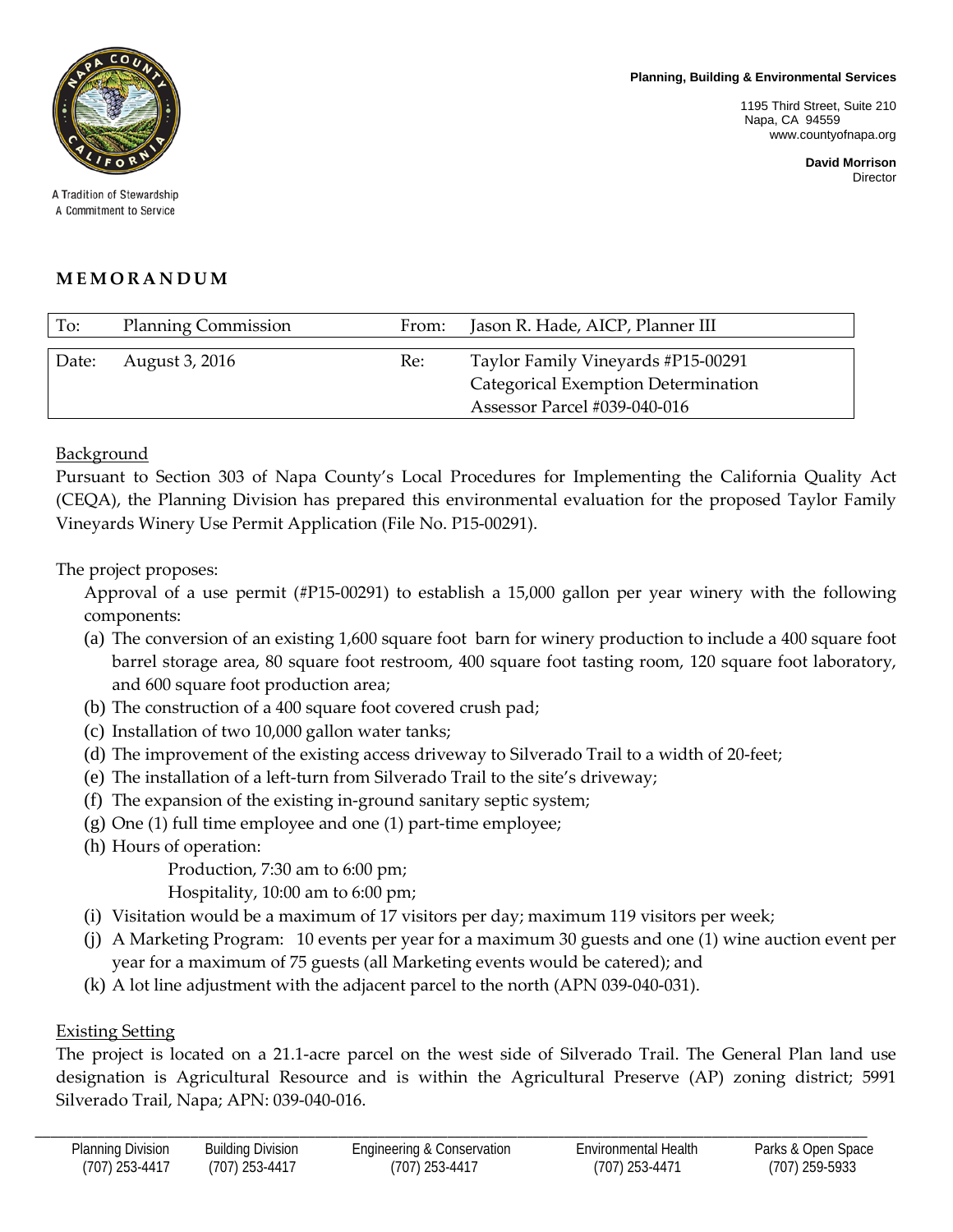Development on the property includes: a single family residence; barn; storage building; a waste disposal system; five wells; four 5,000 gallon water tanks; and 10 acres of vineyards. The residential use generates approximately 10 traffic trips. Access to the property is from Silverado Trail via a paved driveway. There is one residence near the project site: to the south, approximately ±835 feet.

## CEQA Exemption Criteria and Analysis

Because of the minimal construction and limited operations, the Planning Division finds the project to be categorically exempt from the California Environmental Quality Act ("CEQA") under Section 15303, Class 3 (New Construction or Conversion of Small Structures), Section 15305, Class 5, (a) (Minor Alterations in Land Use Limitations), and Appendix B of Napa County's Local Procedures for Implementing the California Environmental Quality Act under Class 3: New Construction or Conversion of Small Structures, #10 for the construction and operation of small wineries, other agricultural processing facilities, and farm management uses that:

- (a) are less than 5,000 square feet in size excluding caves;
- (b) will involve either no cave excavation, or excavation sufficient to create no more than 5,000 additional square feet with all of the excavated cave spoils to be used on site;
- (b) will produce 30,000 gallons or less per year;
- (c) will generate less than 40 vehicle trips per day and 5 peak hour trips except on those days when marketing events are taking place;
- (d) will hold no more than 10 marketing events per year, each with no more than 30 attendees, except for one wine auction event with up to 100 persons in attendance; **AND**
- (e) will hold no temporary events.

a) are less than 5,000 square feet in size excluding caves.

Response: The project proposes the conversion of an existing 1,600 square foot barn to winery production and tasting uses. The project also proposes the construction of a 400 square foot covered crush pad. Therefore, the ultimate proposal proposes a total 2,000 square foot winery building.

b) will involve either no cave excavation, or excavation sufficient to create no more than 5,000 additional square feet with all of the excavated cave spoils to be used on site.

Response: There is no proposal for caves on this project site.

b) will produce 30,000 gallons or less per year.

Response: The applicant proposes to produce up to 15,000 gallons/year.

c) will generate less than 40 vehicle trips per day and 5 peak hour trips except on those days when marketing events are taking place.

Response: A Traffic Impact Report was prepared for the Taylor Family Vineyards project by Crane Transportation Group (dated April 12, 2016) and submitted with the project. According to the Traffic Impact Report which utilized the County of Napa's Winery Traffic Information/Trip Generation Sheet, the proposed project's daily traffic volumes and weekday peak hour trips have been calculated to be: 18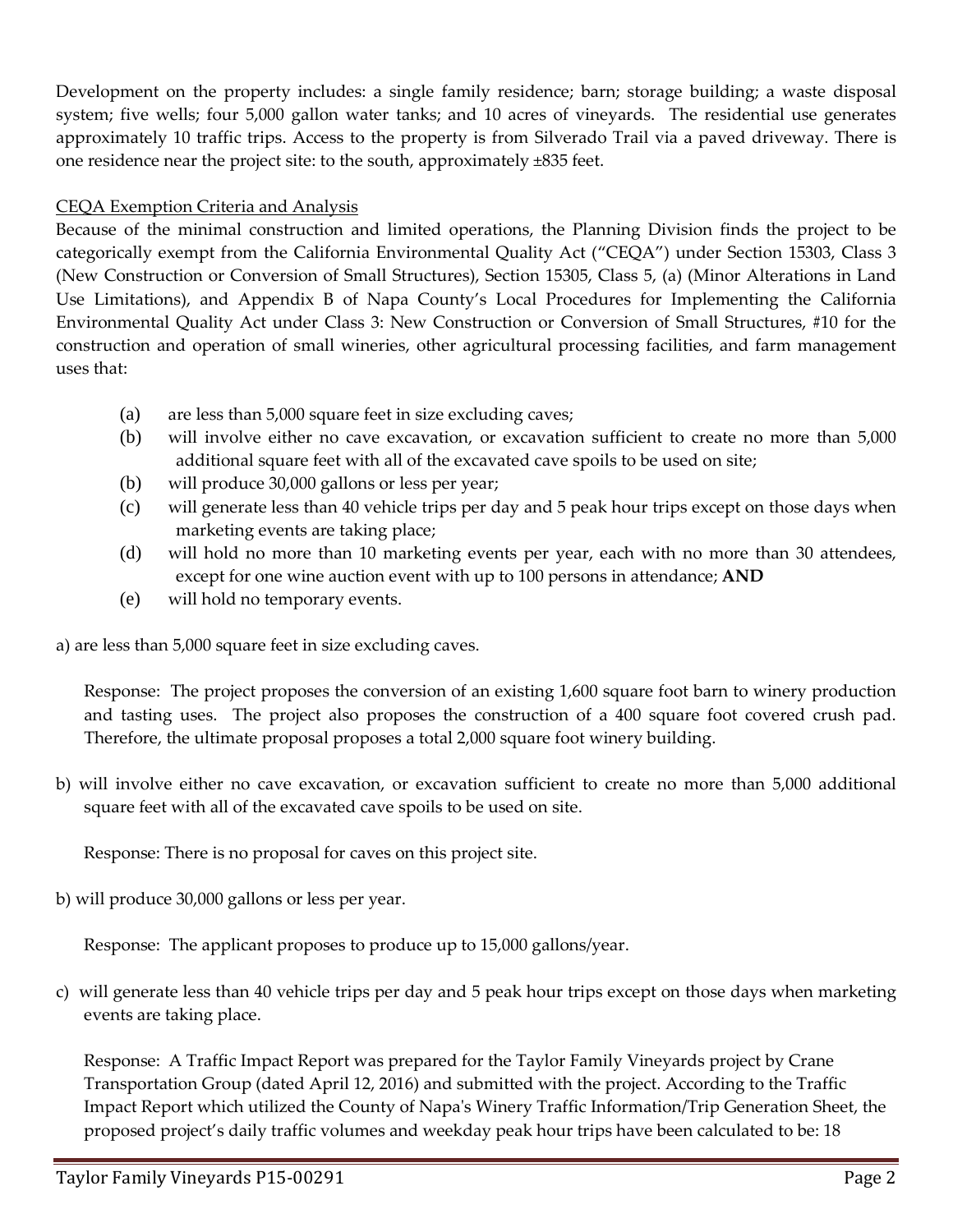vehicle trips with and 1 trip occurring the PM peak hour (4:00 PM – 6:00 PM), weekdays; 15 vehicle trips with 1 trip occurring during the PM peak hour, weekends. The infrequent marketing event trips, which would occur outside peak periods, would result in an estimated 74 trips for the single largest event but, given that the events would be infrequent, would occur outside of the peak periods, and result in a minimal increase in traffic, the marketing events were not included in the daily trip generation and resulting intersection and road segment analysis in the study.

Based upon the County Traffic Information/Trip Generation Sheet and Traffic Impact Report described above, the project would generate less than 40 trips per day and 5 peak hour trips.

d) will hold no more than 10 marketing events per year, each with no more than 30 attendees, except for one wine auction event with up to 100 persons in attendance.

Response: The project proposal requests to host a maximum of ten (10) Marketing Events per year for a maximum of 30 guests as well as one wine auction event with up to 75 persons in attendance.

e) will hold no temporary events.

Response: No temporary events are proposed as part of the project.

The proposed lot line adjustment would not result in the creation of any new parcel. Therefore, it is categorically exempt from CEQA under Section 15305, Class 5, (a) (Minor Alterations in Land Use Limitations).

Under Section 15300.2 of the California Environmental Quality Act, a Class 3 (Section 15303) exemption cannot be used if environmental sensitivities exist at the site or if there will be cumulative impacts. According to the County's resource maps, there are no environmental sensitivities, scenic resources, hazardous waste sites, nor historic resources identified on the site. The conversion of the existing small structure from one use to another is a minimal modification of the structure and the proposed visitation and marketing would not create a cumulative significant traffic impact. With the location of the closest receptor residence ±835 feet away, potential noise impacts from periodic bottling activities would have a less than significant impact on local residences. Recent noise studies of bottling activities measured 50 feet from the activity itself found the noise levels to be 65 dBA. (Draft Environmental Noise Impact Report For: Bell Wine Cellars Use Permit Modification, RGD Acoustics, November 16, 2015). The noise studies further state that such point source sound levels are reduced with distance in accordance with the "inverse square law", which yields a six (6) dB sound reduction for each doubling of the distance from the source.

Based upon the measurements and calculation stated in that study, the receptor residence located ±835 feet away, the noise level for the bottling activity at the adjacent residence would be approximately 25 decibels lower than the measured 65 dBA noise level 50 feet from the bottling line, or 40 dBA. Additionally, the proposed 10 marketing events for up to 30 people and one wine auction event for up to 75 people would generate vocal noise (amplified music would be prohibited). But, by using the noise measurements taken at a winery event with an attendance of 85 people (plus music) in the previously mentioned report, 60 dBA at 123 feet, it can be calculated that at an 835 foot distance, the noise level for an event would be 17 dB lower, or 43 dBA. The calculated noise levels do not exceed the County's Noise Ordinance "Exterior Noise Limits" at the nearest residence (45dBA).